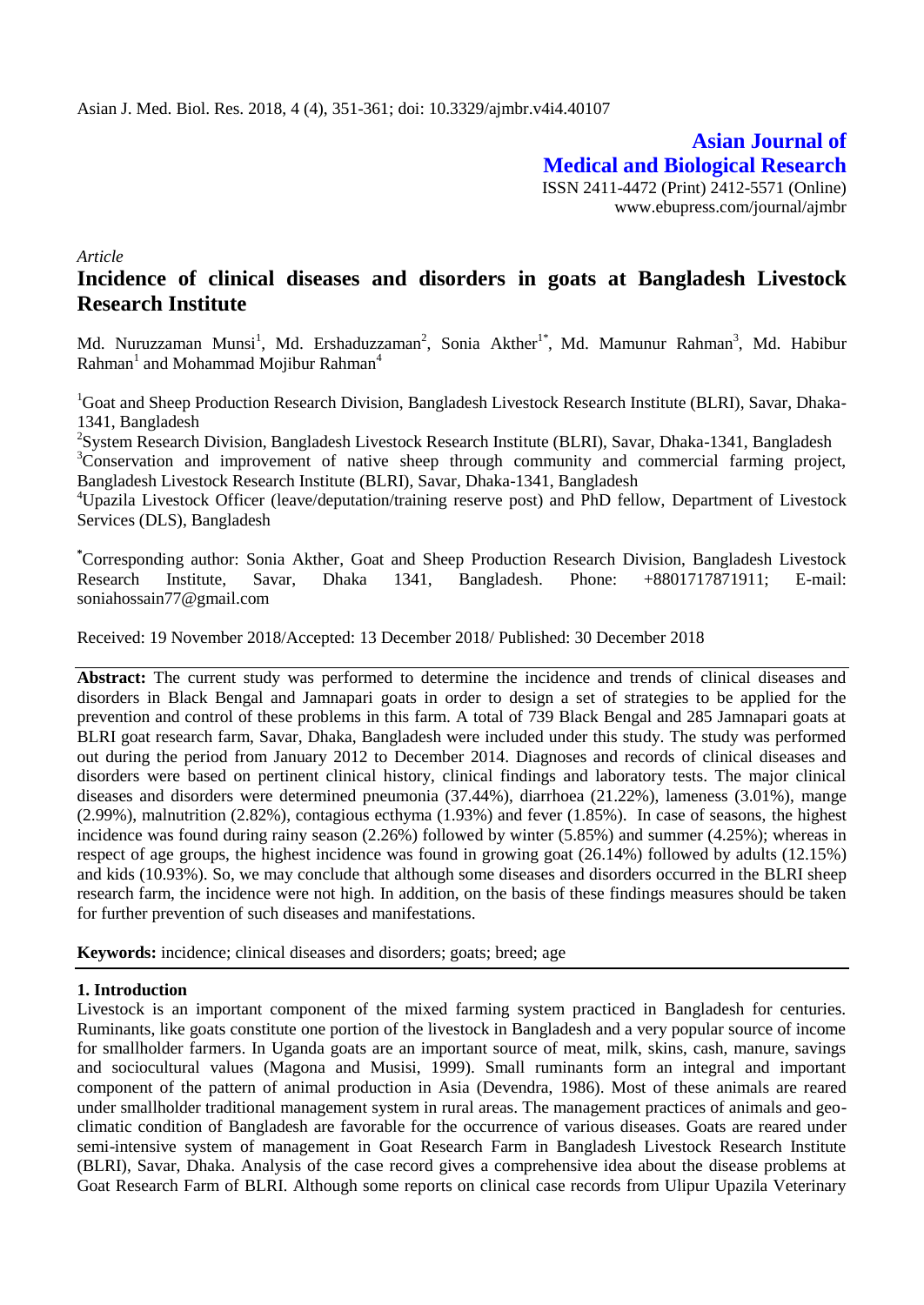Hospital, Kurigram (Kabir *et al.*, 2010), Chandanaish Upazila of Chittagong district, Bangladesh (Pallab *et al.*, 2012) and Patuakhali Science and Technology University Veterinary Clinic (Rahman *et al*., 2012) are available but similar report on goats are very limited in Goat Research Farm, BLRI. Small ruminants especially goats are among the livestock species that are densely populated in Ethiopia and mostly their productivity is hampered by prevalence of different diseases (Dereje *et al.,* 2013). In Ethiopia, 5-7 million sheep and goats die each year due to disease and the overall economic loss from meat industry due to parasitic diseases is estimated at 400 million annually.8.This study may give a comprehensive idea about the disease of goat in BLRI.

# **2. Materials and Methods**

### **2.1. Study area, animals and period**

The study was carried out on 1024 goats at BLRI goat research farm, Savar, Dhaka, Bangladesh. The study work was conducted during the period from January 2012 to December 2014. The study period was divided into three seasons viz. summer (March to June), rainy season (July to October) and winter (November to February) on the basis of local climatic conditions.

### **2.2. Deworming, dipping and vaccination of the animals**

The goat of this farm were regularly dewormed (Endex, A-mectin plus) at three months interval, whereas dipping (0.05% malathion) was implemented once in every month. The vaccination against PPR and tetanus was performed once in a year on regular basis in this farm.

# **2.3. Diseases/disorders diagnosis and data recording**

The clinical history, clinical findings and relevant laboratory tests (Mc master, ELISA, Gram's staining, direct smear method) were considered for the diagnoses of diseases and disorders. The data were recorded properly in a particular register.

# **2.4. Data analysis**

The data were analysed by using SPSS software version 12 (SPSS, Inc., Chicago, IL, USA) to determine the incidence of clinical diseases/disorders.

### **3. Results and Discussion**

During the study period (2012-2014) the following diseases and disorders were recorded and their incidence were determined accordingly.

### **Diarrhoea**

The average incidence of diarrhoea of goat in this farm irrespective of age, breed and season was 21.22% although the highest incidence (33.23%) was seen in the year of 2014 (Table 1 and Figure 1). According to breed, the highest incidence was found in Jamunapari goats (37.19%) followed by Black Bengal goats (15.15%) (Table 2 and Figure 2). But Nath *et al.* (2014) found 6.93% and 4.95% prevalence of diarrhoea in Black Bengal and Jamunapari goats, respectively which were different from our present findings .Considering the seasons, rainy season have highest 6.90% incidence; summer season have 4.60% and winter season have 3.65% incidence in this farm (Table 3 and Figure 3) and the highest incidence of Jamunapari goats was found in rainy season (17.19%) followed by winter season (10.8%) and summer season (9.1%) (Table 4 and Figure 4). Regarding the age, in case of Black Bengal goats the highest incidence (15.17%) was determined in kids followed by growing (11.35%) and adults (3.85%) (Table 5 and Figure 5). In case of Jamunapari goats the highest incidence (65.13%) was determined in kids followed by growing (13.37%) and adults (6.14%) (Table 6 and Figure 6).

### **Dysentery**

Among three years study period dysentery occurs about 0.87%  $(n_1-344)$ , 0.29%  $(n_2-334)$ , 1.44%  $(n_3-346)$  in 2012, 2013, 2014 with the average of 0.86% (Table 1) whereas in case of Black Bengal and Jamunapari goats, it was 0.94% and 0.70% (Table 2) in this farm. Season wise incidence which contains summer, rainy and winter season were 0.27%, 0.54%, 0.13% (Table 3) and 0.35%, 0.0%, 0.35% (Table 4) in case of Black Bengal and Jamunapari goats respectively. Kid, growing and adult goats of Black Bengal and Jamunapari breed were prevalent with 0.59%, 0.96%, 0.27% (Table 5) and 0.91%, 0.63% and 0.0% (Table 6) dysentery in the Goat Research Farm.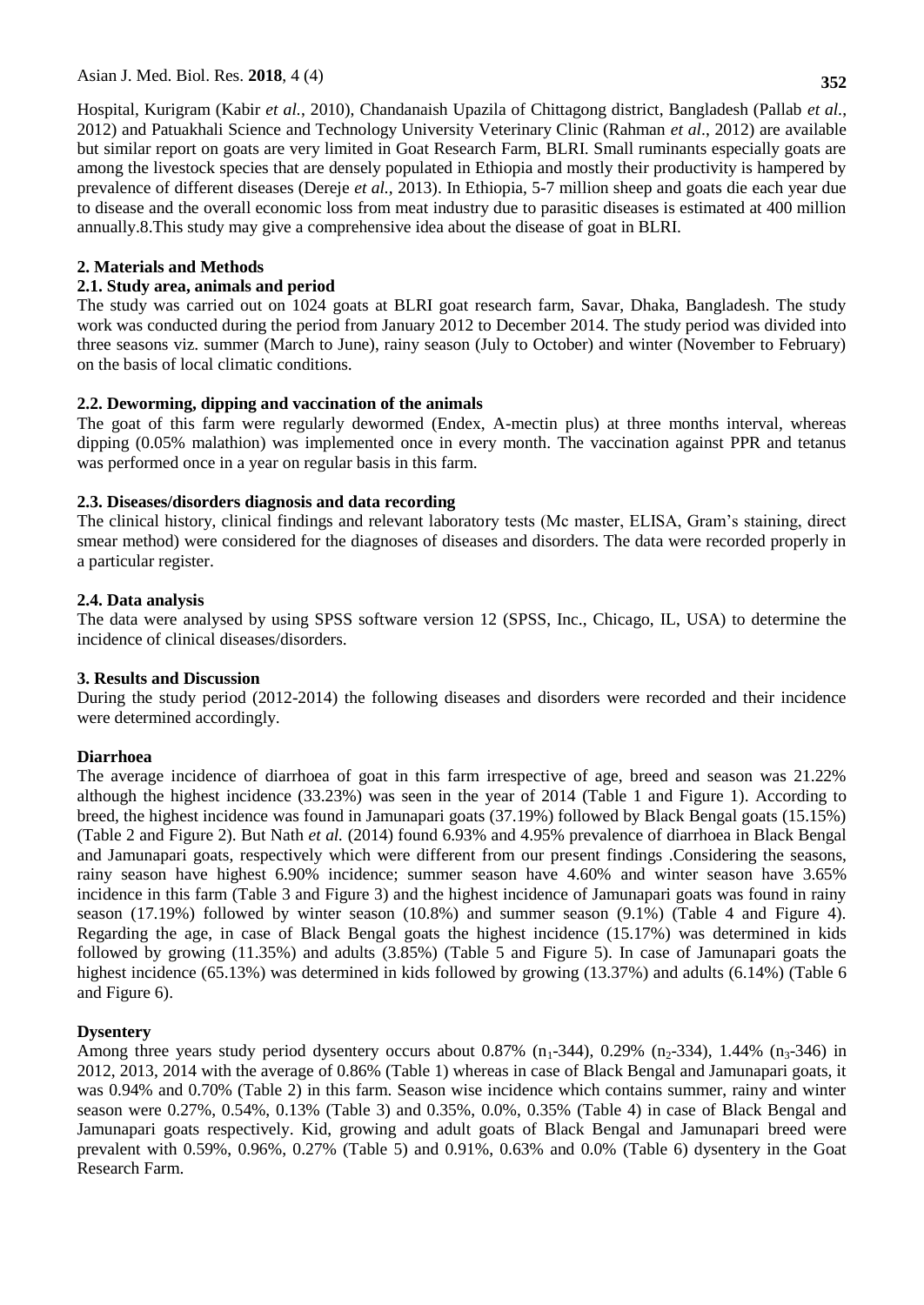The average incidence of pneumonia in goats was 37.44% although the incidence was higher in 2014 (67.63%) than those in 2012 (36.62%) and 2013 (0.08%) (Table 1 and Figure 1). According to breed, the highest incidence was found in Black Bengal goats (49.66%) followed by Jamunapari goats (7.01%) (Table 2 and Figure 2). But Nath *et al.* (2014) reported 5.11% and 5.41% prevalence of pneumonia in Black Bengal and Jamunapari goats, respectively which were less than our present findings. Seasonsal incidence among Black Bengal goats was 22.86%, 14.61% and 12.17%in summer, rainy and winter season (Table 3 and Figure 3) and in Jamunapari goats highest incidence was 4.2% in summer season and 2.80% in winter season and no incidence occurred in rainy season (Table 4 and Figure 4). Amin (2015) showed that in summer season pneumonia was 6.72%, in rainy season 7.61% and in winter 12.56% respectively. Regarding the age, in case of Black Bengal goats the highest incidence (58.03%) was determined in kids followed by growing (30.19%) and adults (12.94%) (Table 5 and Figure 5). In case of Jamunapari goats the highest incidence (14.67%) was determined in kids followed by growing (4.45%) and adults (0.87%) (Table 6 and Figure 6).

### **Mastitis**

In goat research farm among three years study period mastitis occurs about  $0.87\%$  (n<sub>1</sub>-344), 0.59% (n<sub>2</sub>-334), 2.02%  $(n_3-346)$  in 2012, 2013, 2014 with the average of 1.16 % (Table 1). The disease was higher in 2014 whereas in case of Black Bengal and Jamunapari goats, it was 0.94% and 1.75% (Table 2). Seasonwise incidence which contains summer, rainy and winter season were 0.27%, 0.40%,0.27% (Table 3) and 0.70%, 0.35%, 0.70% (Table 4) in case of Black Bangal and Jamunapari goats respectively. Adult goats of Black Bengal and Jamunapari breed were prevalent with 1.92% (Table 5) and 2.19% (Table 6) mastitis in the Goat Research Farm. No incidence occurs in kids and growing.

### **Fever**

Goats of different ages were susceptible with fever that occurs about 2.03%  $(n_1-344)$ , 1.79%  $(n_2-334)$ , 1.73%  $(n<sub>3</sub>-346)$  in 2012, 2013, 2014 with the average of 1.85% (Table 1) whereas in case of Black Bengal and Jamunapari goats, it was 0.94% and 0.70% (Table 2). Season wise incidence which contains summer, rainy and winter season were 0.27%, 0.54%,0.13% (Table 3) and 0.35%,0.0%,0.35% (Table 4) in case of Black Bangal and Jamunapari goats respectively. Kid, growing and adult goats of Black Bengal and Jamunapari breed were prevalent with 0.59%, 0.96%, 0.27% (Table 5) and 0.91%, 0.63% and 0.0%(Table 6) fever in the Goat Research Farm.

### **Enterotoxaemia**

The overall incidence of enterotoxaemia on an average in goat of this farm was 0.38%, whereas the year wise incidence were 0.58%, 0.29% and 0.28% in 2012, 2013 and 2014, respectively (Table 1). Regarding the breed, in case of Black Bengal the incidence was 0.54% .Considering the seasons, incidence of Black Bengal goats was found similar in summer and rainy season (0.27%) (Table 3). Mohammad Rohul Amin, 2015 showed that in summer season enterotoxaemia was 1.16%, in rainy season 0.68% and in winter 0.89% respectively. There were no incidence of enterotoxaemia in Jamunapari goats (Table 4).Considering the age groups, the incidence (0.55%) was found only in adults (Table 3) Black Bengal goats.

### **Actinomycosis**

Goats of different ages were susceptible with actinomycosis that occurs about 2.32%  $(n_1-344)$ , 0%  $(n_2-334)$ ,  $0.86\%$  (n<sub>3</sub>-346) in 2012, 2013, 2014 with the average of 1.06% (Table 1) whereas in case of Black Bengal and Jamunapari goats, it was 0.94% and 1.40% (Table 2). Season wise incidence which contains summer, rainy and winter season were 0.54%, 0.13%, 0.27% (Table 3) in case of Black Bengal and 1.40% in summer season in Jamunapari goats respectively. Kid, growing and adult goats of Black Bengal and Jamunapari breed were prevalent with 0.59%, 0.96%, 0.27% (Table 5) and 0.91%, 0.63% and 0.0% (Table 6) actinomycosis in the Goat Research Farm.

### **Urolithiasis**

Urolithiasis of goat in this farm irrespective of age, breed and season was 0.57% although the highest incidence (1.16%) was seen in the year of 2012 (Table 1) than those in 2013 (0%) and 2014 (0.57%). But Nath *et al.* (2014) found 6.93% and 4.95% prevalence of urolithiasis in Black Bengal and Jamunapari goats, respectively which were different from our present findings. Incidence of urolithiasis among Black Bengal and Jamunapari goats was 0.67% 0.35 % (Table 2). Same incidence of urolithiasis was found in summer season and winter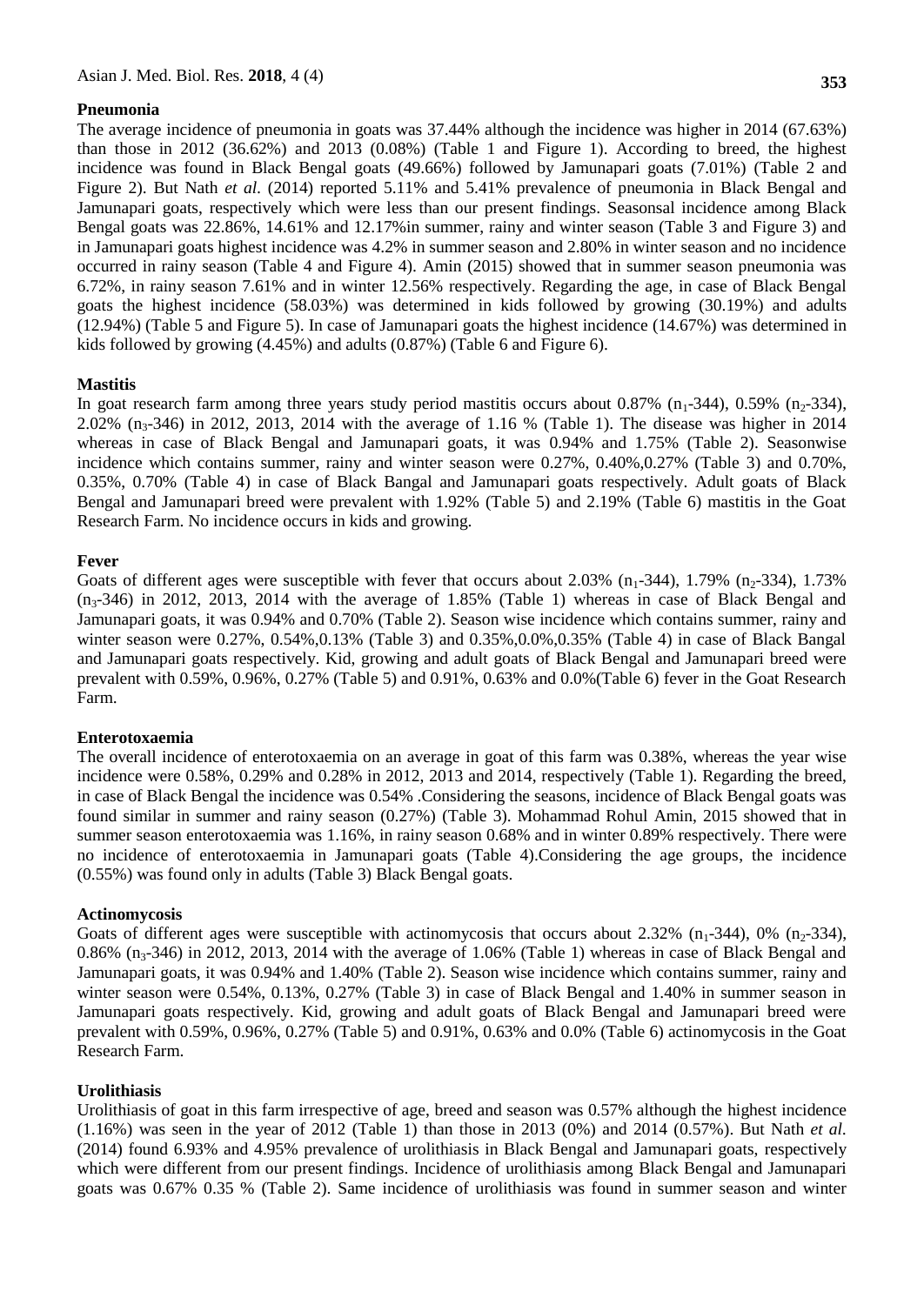season 0.27 % and in rainy season it was 0.13% (Table 4). Regarding the age, in case of Black Bengal and Jamunapari goats the highest incidence was determined in adult with the percentage of 1.10% 0.43% (Table 5 and 6).

#### **Abortion**

The average incidence of abortion was 0.58% although the highest incidence (0.89%) was seen in the year of 2013 (Table 1) than those in 2012 (0.29%) and 2014 (0.57%). But Nath *et al.* (2014) found 6.93% and 4.95% prevalence of abortion in Black Bengal and Jamunapari goats, respectively which were different from our present findings. According to breed, the highest incidence was found in Black Bengal goats (0.81%).No abortion occur in Jamunapari goats (0.0%) (Table 2).Considering the seasons, the highest incidence of Black Bengal goats was found in summer season (0.40%) followed by winter season (0.27%) and rainy season (0.13%) (Table 3). No abortion occurs in Jamunapari goats (0.0%). (Table 4). Regarding the age, in case of Black Bengal goats the highest incidence (1.65%) was determined in adult whereas no incidence occure in Jamunapari goats.

#### **Abscess**

Among three years the highest incidence of abscess of goat was found in 2014 (1.44%) than 2012 (0.0%) and 2013 (0.89%) (Table 2). According to breed, the highest incidence was found in Jamnapari goats (1.35%) followed by Black Bengal goats (0.94%) (Table 2). 0.4% Abscess was found in rainy season and same incidence occur in both summer and winter season (0.27%) in Black Bengal goats (Table 3) and the highest incidence of Jamnapari goats was found in rainy season (0.35%) (Table 4). In case of Black Bangle 1.10% occur in adult, 0.48% growing and 0.29% occurs in kid (Table 5). In case of Jamunapari goats the highest incidence (0.43%) was determined in adult jamunapari goats (Table 6).

### **Dermatitis**

Dermatitis causes severe skin problem among all ages and breeds of goats in Goat Research Farm of BLRI. Average incidence of dermatitis was 0.28% with 0.86% incidence in 2014 and no incidence occur in 2012, 2013 (Table 1). On the other hand, Nath *et al.* (2014) reported 2.55% and 1.37% prevalence of dermatitis in Black Bengal and Jamnapari goats, respectively which were much higher than our present findings. In case of Black Bengal goats 0.40% dermatitis occurs throughout the year of 2012-2014 (Table 2) with 0.13%, 0%, 0.27% incidence in summer, rainy and winter season (Table 3) along with 0.24% and 0.55% in growing and adult goats (table 5). In case of Jamunapari goats no dermatitis occurs throughout the year of 2012-2014 (Table 2 and 4).

### **Conjunctivitis**

Average incidence of conjunctivitis was 0.28% with 0.57% incidence in 2014 and 0%, 0.29% incidence occurred in 2012, 2013 (Table 1). In case of Black Bengal goats 0.40% conjunctivitis occurs throughout the year of 2012-2014 (Table 2) with 0.13%, 0.27% , 0% incidence in summer, rainy and winter season (Table 3) along with 0.48% and 0.27% incidence occurs in growing and adult goats (table 5). In case of Jamunapari goats no conjunctivitis occurs throughout the year of 2012-2014 (Table 2 and Table 4 and Table 6).

### **Corneal opacity**

Average incidence of corneal opacity was 0.96% with 2.13% incidence in 2014 and 0%, 0.59% incidence occur in 2012, 2013 (Table 1). In case of Black Bengal goats 1.21% corneal opacity occurs throughout the year of 2012-2014 (Table 2) with 0.40%, 0.54%, 0.27% incidence in summer, rainy and winter season respectively (Table 3) along with 0.59%, 1.20% and 0.55% incidence occurs in kid, growing and adult goats (Table 5). In case of Jamunapari goats 0.35% corneal opacity occurs throughout the year of 2012-2014 (Table 2) with only 0.35% incidence in occurs in winter season (Table 4) along with 0.91% occurs in kid (Table 6).

#### **Contagious ecthyma**

In this farm the average incidence of contagious ecthyma of goats irrespective of age, breed and season was 1.93 % although the highest incidence (3.46%) was seen in the year of 2014 than those in 2012 (1.45%) and 2013 (0.89%) (Table 1 and Figure 1).Considering the breed, the highest incidence was found in Black Bengal goats (1.21%) followed by Jamunapari goats (0.35%) (Table 2 and Figure 2). In case of seasons, the highest incidence of contagious ecthyma in Black Bengal goats was found in winter season (1.21%) followed by summer season (0.81%) and rainy season (0.40%) (Table 3 and Figure 3) whereas the highest incidence of Jamunapari goats was found in summer season (0.35%) followed by rainy season (0.35%) and summer season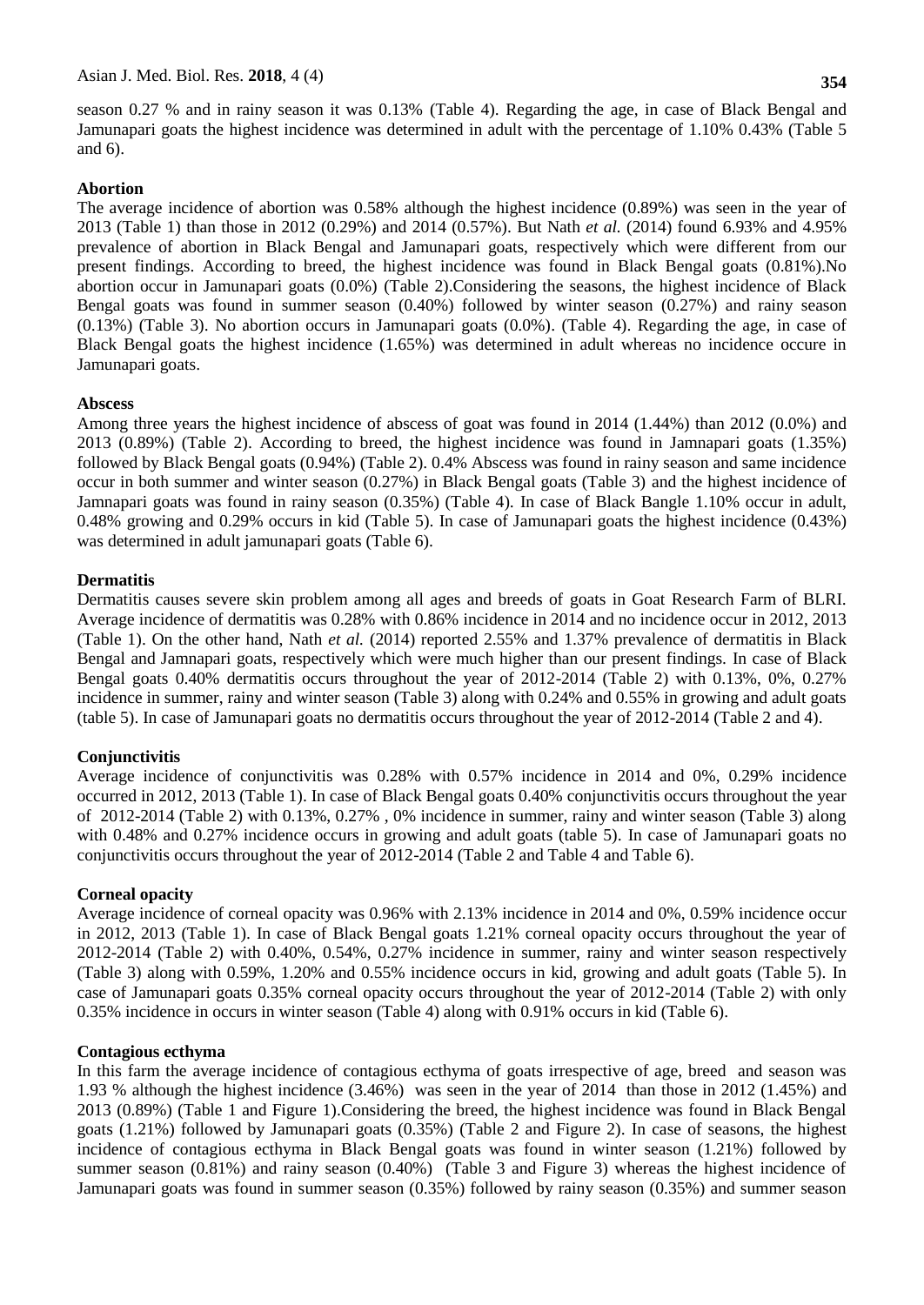(0%) (Table 4 and Figure 4). Mohammad Rohul Amin, 2015 showed that in summer season contagious ecthyma was 1.94%, in rainy season 1.22% and in winter 2.06% respectively. According to age, in case of Black Bengal goats the highest incidence was determined in growing goats (2.17%) followed by kid 2.08% and adult 0.55% (Table 5 and Figure 5). In case of Jamunapari goats the highest incidence was determined in kid about 1.83%. No incidence of contagious ecthyma occurred in growing and adult (Table 6 and Figure 6).

# **Mange**

In this farm the average incidence of mange of goats irrespective of age, breed and season was 2.99% although the highest incidence (5.49%) was seen in the year of 2014 than those in 2012 (2.90%) and 2013 (0.59%) (Table 1 and Figure 1).Considering the breed, the highest incidence was found in Black Bengal goats (3.92%) followed by Jamunapari goats (0.70%) (Table 2 and Figure 2). In case of seasons, the highest incidence of mange in Black Bengal goats was found in rainy season (1.48%) followed by summer season (1.35%) and winter season (1.08%) (Table 3 and Figure 3) whereas in Jamunapari goats same incidence was found in summer season (0.35%) and rainy season (0.35%) than winter season (0%) (Table 4 and Figure 4). According to Rahman *et al.* (2014) showed that in summer season mange was found 2%, 1% and 2% in summer, rainy and winter season respectively. Regarding the age, in case of Black Bengal goats the highest incidence was determined in adult goats (3.03%) followed by growing (2.89%) and kid (0.55%) (Table 5 and Figure 5). In Jamunapari goats the highest incidence was determined in growing about 1.27%. No incidence of mange occurred in kid and adult (Table 6 and Figure 6).

# **Myiasis**

Average incidence of myiasis was 0.78% with 1.74% highest incidence in 2012 and 0.59%, 0.28% incidence occur in 2013, 2014 (Table 1). In case of Black Bengal goats 1.08% myiasis occurs throughout the year of 2012- 2014 (Table 2) with same incidence (0.27%) and 0.54% incidence occurs in rainy season (Table 3) along with 0.59%, 0.72% and 0.82% incidence occurs in kid, growing and adult goats (Table 5). In case of Jamunapari goats 0.35% myiasis occurs throughout the year of 2012-2014 (Table 2) with 0.35% incidence occurs only in rainy season (Table 4) along with 0.45% in adult and no incidence occurs in kid and growing goats (Table 6).

### **Malnutrition**

In this farm the average incidence of malnutrition of goats irrespective of age, breed and season was 2.82 % although the highest incidence (4.62%) was seen in the year of 2014 followed by 1.16% and 2.69% in the year 2012 and 2013 respectively (Table 1 and Figure 1). Regarding breed, the highest incidence was found in Jamunapari goats (4.91%) followed by Black Bengal goats (2.02%) (Table 2 and Figure 2).Considering the seasons, the highest incidence of Black Bengal goat was found in summer season (1.94%) followed by winter season (0.67%) and rainy season (0.40%) (Table 3 and Figure 3) and the highest incidence of Jamunapari goats was found in rainy season (3.15%) followed by winter season (1.05%) and summer season (0.70%) (Table 4 and Figure 4). According to age, in case of Black Bengal goatsthe highest incidence (1.48%) was determined in kids followed by growing (1.44%) and adults (1.10%) (Table 5 and Figure 5). In case of Jamunapari goats the highest incidence (5.50%) was determined in kids followed by growing (3.18%) and adults (1.31%) (Table 6 and Figure 6).

### **External Wound**

According to breed, age and season incidence of external wound was 1.18% with highest 2.69% incidence occurs in 2013 and 0.29%, 0.57% incidence occur in 2012, 2014 (Table 1). In case of Black Bengal goats 0.13% external wound occurs throughout the year of 2012-2014 (Table 2) with 0.13% incidence occurs in winter season (Table 3) along with 0.29%, incidence occurs only in kid without affecting growing and adult goats (Table 5). In case of Jamunapari goats 3.85% external wound occurs throughout the year of 2012-2014 (Table 2) with 3.50% and 0.35% incidence occurs in summer and winter season (Table 4) along with 0.91%, 3.18% and 2.19% occurs in kid, growing and adult goats respectively (Table 6).

### **Dystocia**

Average incidence of dystocia was 0.96% with 0.29%, 0.59%, and 0.59% incidence occurs in 2012, 2013, 2014 respectively (Table 1). In this farm incidence of dystocia mainly occur in Black Bengal goats with the incidence of 0.40% (Table 2). In summer 0.27% and in rainy season 0.13% (Table 3) dystocia mainly affect adult goats with 0.82% in this farm (Table 5).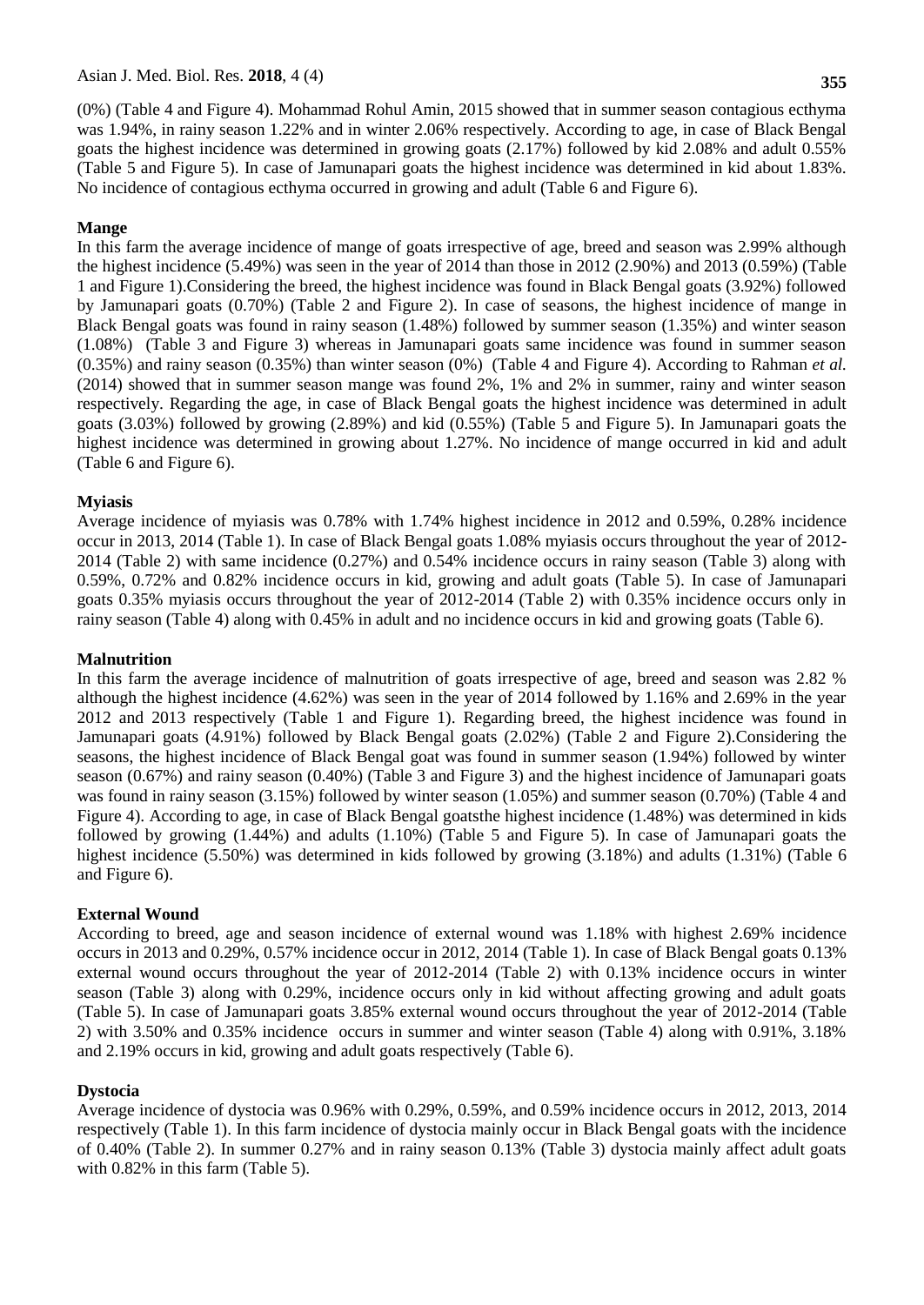# **Metritis**

Average incidence of metritis was 0.96% with 0.29%, 0.59%, and 0.59% incidence occurs in 2012, 2013, 2014 respectively (Table 1). In this farm incidence of metritis mainly occur in Black Bengal goats with the incidence of 0.40% (Table 2). In summer 0.27% and in rainy season 0.13% (Table 3) metritis mainly affect adult goats with 0.82% in this farm (Table 5).

# **Pregnancy Toxaemia**

The average incidence of pregnancy toxaemia of goats regardless of age, sex and season was 0.07%, whereas the yearwise incidence were 0%, 0% and 0.22% in 2012, 2013 and 2014, in due succession (Table 1). Considering the seasons, the incidence (0.05%) was found only in summer (0.05%) (Table 2). For age groups, reasonably the incidence (0.10%) was found only in adults (Table 3). This is, however, an indication of very good management practices in the farm.

# **Tympany/Bloat**

The average incidence of tympany/bloat in goat of this farm irrespective of breed, age, sex and season was 1.65% although the highest incidence was seen in the year of 2013 (1.79%) (Table 1). Regarding breed, the highest incidence was found in Jamunapari goats (1.79%) followed by Black Bengal goats (1.62%) (Table 2).The highest incidence was found in rainy season (0.81%) and in case of Black Bengal (1.44%) (Table 5) and Jamunapari (1.27%) (Table 6) highest incidence was noticed in growing goats.

# **Hypothermia**

Average incidence of hypothermia was 0.77% with 0.58%, 0% and 1.73% incidence occurs in 2012, 2013, 2014 respectively (Table 1). In this farm incidence of hypothermia mainly occur in Black Bengal goats with the incidence in summer season was 0.81% (Table 3) and kids were 2.08% susceptible with hypothermia (Table 5). In case of Jamunapari goats no incidence of hypothermia occurs.

| Disease/Disorder   | Incidence of diseases and disorders (%) |                   |                   |         |  |  |
|--------------------|-----------------------------------------|-------------------|-------------------|---------|--|--|
|                    | $2012(n_{1=}344)$                       | $2013(n_{2}=334)$ | $2014(n_{3=}346)$ | Average |  |  |
| Diarrhoea          | 13.08                                   | 17.36             | 33.23             | 21.22   |  |  |
| Dysentery          | 0.87                                    | 0.29              | 1.44              | 0.86    |  |  |
| Pneumonia          | 36.62                                   | 8.08              | 67.63             | 37.44   |  |  |
| <b>Mastitis</b>    | 0.87                                    | 0.59              | 2.02              | 1.16    |  |  |
| Fever              | 2.03                                    | 1.79              | 1.73              | 1.85    |  |  |
| Teat crack         | 0.29                                    | 1.19              | 0.28              | 0.68    |  |  |
| Enterotoxaemia     | 0.58                                    | 0.29              | 0.28              | 0.38    |  |  |
| Actinomycosis      | 2.32                                    | $\boldsymbol{0}$  | 0.86              | 1.06    |  |  |
| Urolithiasis       | 1.16                                    | $\overline{0}$    | 0.57              | 0.57    |  |  |
| Abortion           | 0.29                                    | 0.89              | 0.57              | 0.58    |  |  |
| Abscess            | 0                                       | 0.89              | 1.44              | 0.77    |  |  |
| Dermatitis         | 0                                       | $\overline{0}$    | 0.86              | 0.28    |  |  |
| Conjunctivitis     | 0                                       | 0.29              | 0.57              | 0.28    |  |  |
| Corneal opacity    | 0                                       | 0.59              | 2.31              | 0.96    |  |  |
| Contagious Ecthyma | 1.45                                    | 0.89              | 3.46              | 1.93    |  |  |
| Mange              | 2.90                                    | 0.59              | 5.49              | 2.99    |  |  |
| <b>Myiasis</b>     | 1.74                                    | 0.59              | 0.28              | 0.78    |  |  |
| Malnutrition       | 1.16                                    | 2.69              | 4.62              | 2.82    |  |  |
| External wound     | 0.29                                    | 2.69              | 0.57              | 1.18    |  |  |
| Dystocia           | 0.29                                    | 0.59              |                   | 0.29    |  |  |
| Tympany/Bloat      | 1.45                                    | 1.79              | 1.73              | 1.65    |  |  |
| Hypothermia        | 0.58                                    | 0                 | 1.73              | 0.77    |  |  |
| Lameness           | 0.58                                    | 2.39              | 6.06              | 3.01    |  |  |
| Fox bite           | 0.58                                    | 0.89              | $\boldsymbol{0}$  | 0.49    |  |  |

|        | Table 1. Overall incidence of clinical diseases and disorders in goats at BLRI goat research farm (2012- |  |  |  |  |  |  |
|--------|----------------------------------------------------------------------------------------------------------|--|--|--|--|--|--|
| 2014). |                                                                                                          |  |  |  |  |  |  |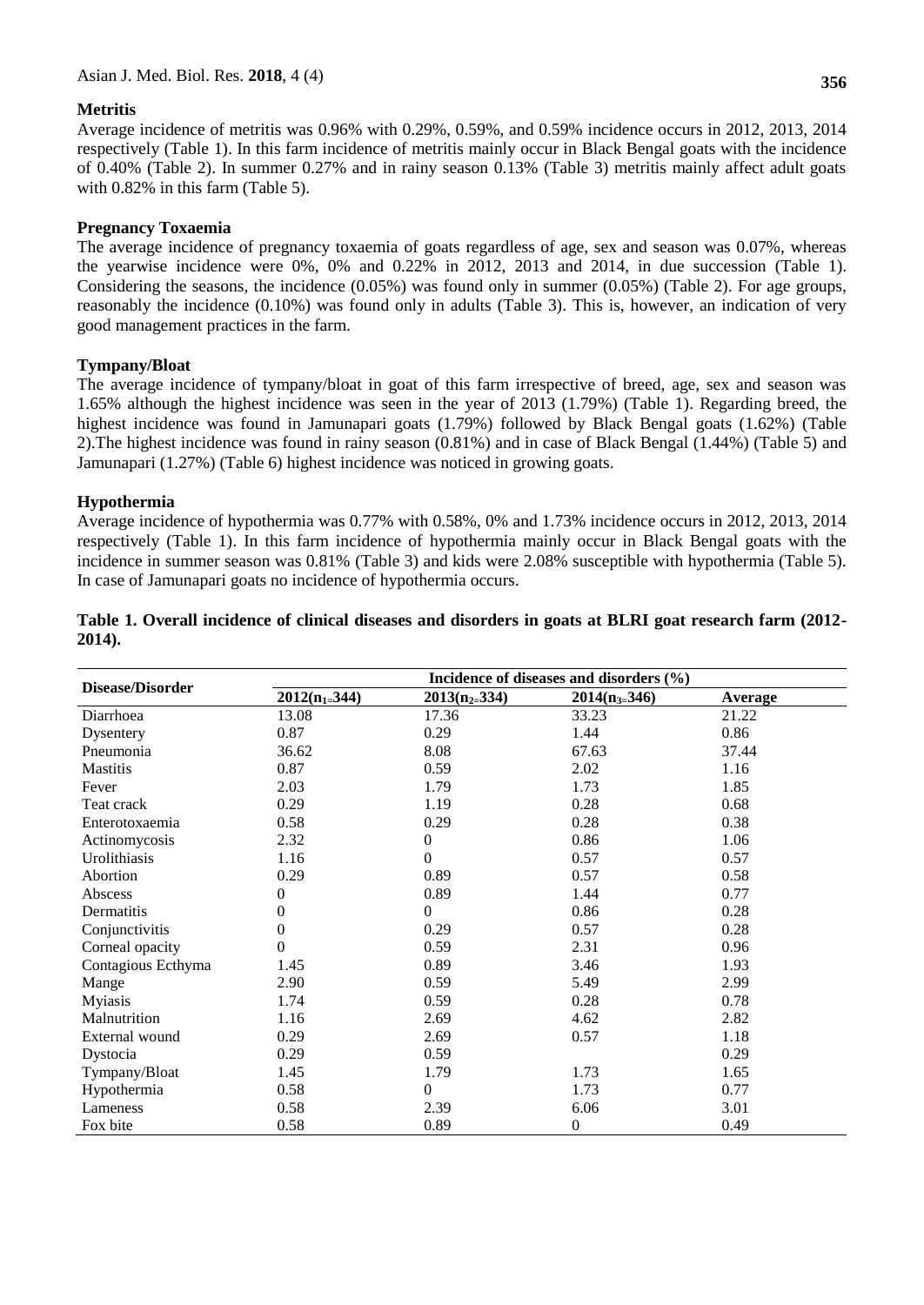| Disease/Disorder   | Incidence $(\%)$ in Black Bengal goats $(N_1=739)$ | Incidence $(\% )$ in Jamnapari goats (N <sub>2</sub> =285) |
|--------------------|----------------------------------------------------|------------------------------------------------------------|
| Diarrhoea          | 15.15                                              | 37.19                                                      |
| Dysentery          | 0.94                                               | 0.70                                                       |
| Pneumonia          | 49.66                                              | 7.01                                                       |
| <b>Mastitis</b>    | 0.94                                               | 1.75                                                       |
| Fever              | 1.21                                               | 3.50                                                       |
| Teat crack         | 0.27                                               | 1.75                                                       |
| Enterotoxaemia     | 0.54                                               | $\boldsymbol{0}$                                           |
| Actinomycosis      | 0.94                                               | 1.40                                                       |
| Urolithiasis       | 0.67                                               | 0.35                                                       |
| Abortion           | 0.81                                               | $\boldsymbol{0}$                                           |
| Abscess            | 0.94                                               | 1.35                                                       |
| Dermatitis         | 0.40                                               | $\boldsymbol{0}$                                           |
| Conjunctivitis     | 0.40                                               | $\theta$                                                   |
| Corneal opacity    | 1.21                                               | 0.35                                                       |
| Contagious Ecthyma | 2.43                                               | 0.70                                                       |
| Mange              | 3.92                                               | 0.70                                                       |
| <b>Myiasis</b>     | 1.08                                               | 0.35                                                       |
| Malnutrition       | 2.02                                               | 4.91                                                       |
| External wound     | 0.13                                               | 3.85                                                       |
| Dystocia           | 0.40                                               | $\boldsymbol{0}$                                           |
| Tympany/Bloat      | 1.62                                               | 1.75                                                       |
| Hypothermia        | $\theta$                                           | $\boldsymbol{0}$                                           |
| Lameness           | 0.67                                               | 9.12                                                       |
| Fox bite           | 0.67                                               | $\mathbf{0}$                                               |

**Table 2. Breedwise overall incidence of clinical diseases and disorders in goats at BLRI goat research farm (2012-2014).** 

**Table 3. Seasonwise overall incidence of clinical diseases and disorders in Black Bengal goats at BLRI goat research farm (2012-2014).** 

|                    | Incidence $(\% )$ in Black Bengal goats $(N_1=739)$ |                                        |                                             |  |  |  |
|--------------------|-----------------------------------------------------|----------------------------------------|---------------------------------------------|--|--|--|
| Disease/Disorder   | <b>Summer Season (March-June)</b>                   | <b>Rainy Season</b><br>(July -October) | <b>Winter Season</b><br>(November-February) |  |  |  |
| Diarrhoea          | 4.60                                                | 6.90                                   | 3.65                                        |  |  |  |
| Dysenery           | 0.27                                                | 0.54                                   | 0.13                                        |  |  |  |
| Pneumonia          | 22.86                                               | 14.61                                  | 12.17                                       |  |  |  |
| <b>Mastitis</b>    | 0.27                                                | 0.40                                   | 0.27                                        |  |  |  |
| Fever              | 0.13                                                | 0.54                                   | 0.54                                        |  |  |  |
| Teat crack         | 0.13                                                | 0.13                                   | 0                                           |  |  |  |
| Enterotoxaemia     | 0.27                                                | 0.27                                   | 0                                           |  |  |  |
| Actinomycosis      | 0.54                                                | 0.13                                   | 0.27                                        |  |  |  |
| Urolithiasis       | 0.27                                                | 0.13                                   | 0.27                                        |  |  |  |
| Abortion           | 0.40                                                | 0.13                                   | 0.27                                        |  |  |  |
| Abscess            | 0.27                                                | 0.40                                   | 0.27                                        |  |  |  |
| Dermatitis         | 0.13                                                | $\boldsymbol{0}$                       | 0.27                                        |  |  |  |
| Conjunctivitis     | 0.13                                                | 0.27                                   | $\Omega$                                    |  |  |  |
| Corneal opacity    | 0.40                                                | 0.54                                   | 0.27                                        |  |  |  |
| Contagious Ecthyma | 0.81                                                | 0.40                                   | 1.21                                        |  |  |  |
| Mange              | 1.35                                                | 1.48                                   | 1.08                                        |  |  |  |
| <b>Myiasis</b>     | 0.27                                                | 0.54                                   | 0.27                                        |  |  |  |
| Malnutrition       | 1.94                                                | 0.40                                   | 0.67                                        |  |  |  |
| External wound     | 0                                                   | $\overline{0}$                         | 0.13                                        |  |  |  |
| Dystocia           | 0.27                                                | 0.13                                   | $\Omega$                                    |  |  |  |
| Tympany/Bloat      | 0.54                                                | 0.81                                   | 0.27                                        |  |  |  |
| Hypothermia        | 0.81                                                | $\overline{0}$                         | 0.27                                        |  |  |  |
| Lameness           | 0.27                                                | 0.13                                   | 0.27                                        |  |  |  |
| Fox bite           | 0.27                                                | 0.27                                   | 0.13                                        |  |  |  |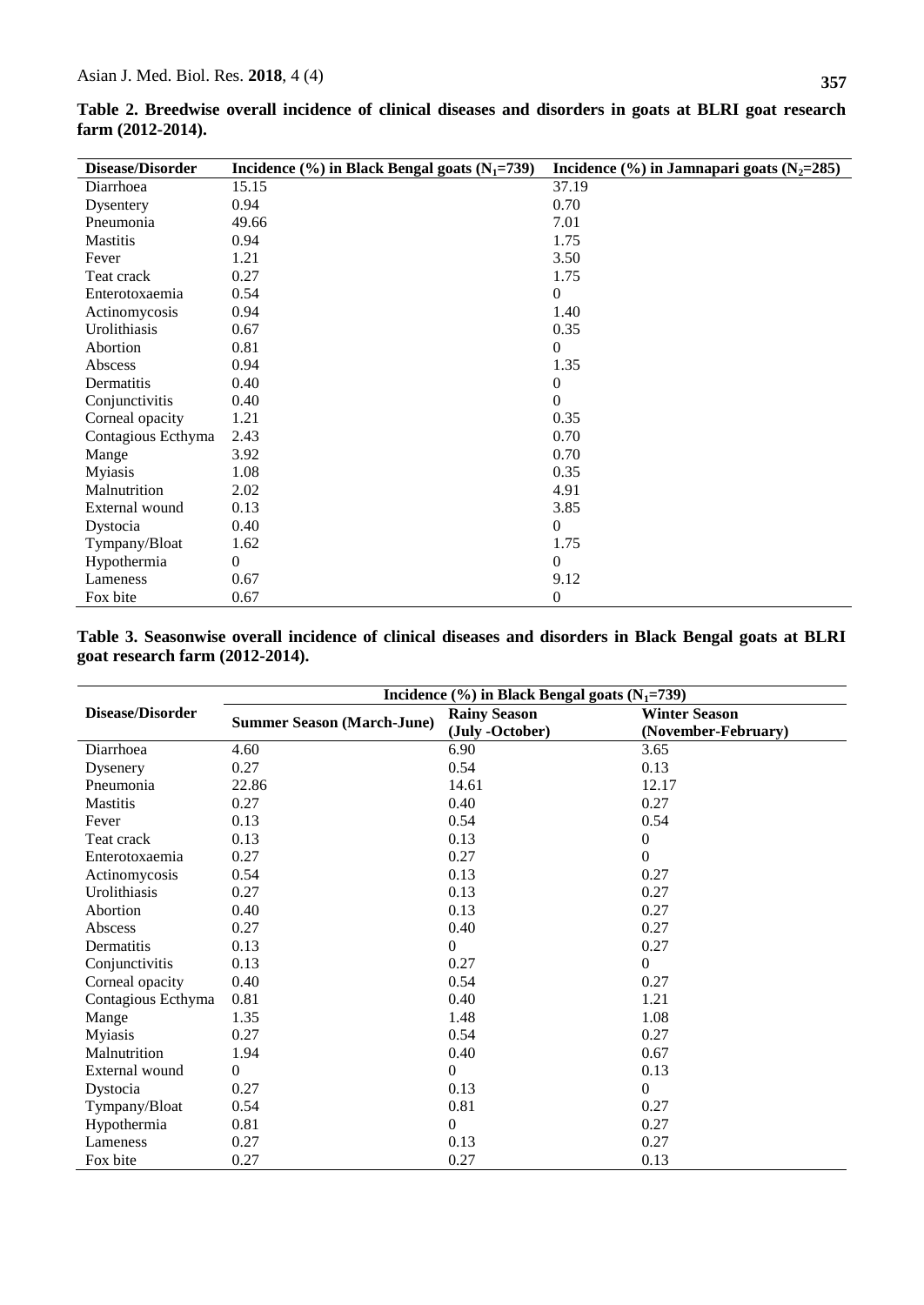| <b>Disease/Disorder</b> | Incidence $(\% )$ in Jamnapari goats (N <sub>2</sub> =285) |                     |                      |  |
|-------------------------|------------------------------------------------------------|---------------------|----------------------|--|
|                         | <b>Summer Season (March-</b>                               | <b>Rainy Season</b> | <b>Winter Season</b> |  |
|                         | June)                                                      | (July -October)     | (November-February)  |  |
| Diarrhoea               | 9.1                                                        | 17.19               | 10.8                 |  |
| Dysenery                | 0.35                                                       | 0                   | 0.35                 |  |
| Pneumonia               | 4.2                                                        | 0                   | 2.80                 |  |
| <b>Mastitis</b>         | 0.70                                                       | 0.35                | 0.70                 |  |
| Fever                   | 1.05                                                       | 0.70                | 1.75                 |  |
| Teat crack              | $\Omega$                                                   | 0.35                | 1.40                 |  |
| Enterotoxaemia          | 0                                                          | 0                   | 0                    |  |
| Actinomycosis           | 1.40                                                       | $\Omega$            |                      |  |
| Urolithiasis            | $\Omega$                                                   | 0.35                |                      |  |
| Abortion                | 0                                                          | $\Omega$            |                      |  |
| Abscess                 | 0                                                          | 0.35                |                      |  |
| Dermatitis              |                                                            | 0                   |                      |  |
| Conjunctivitis          | 0                                                          | 0                   | $\Omega$             |  |
| Corneal opacity         | 0                                                          | 0                   | 0.35                 |  |
| Contagious Ecthyma      | 0.35                                                       | 0.35                | $\Omega$             |  |
| Mange                   | 0.35                                                       | 0.35                | $\mathbf{0}$         |  |
| <b>Myiasis</b>          | $\Omega$                                                   | 0.35                | 0                    |  |
| Malnutrition            | 0.70                                                       | 3.15                | 1.05                 |  |
| External wound          | 3.50                                                       | 0                   | 0.35                 |  |
| Dystocia                | $\Omega$                                                   | 0                   | $\Omega$             |  |
| Tympany/Bloat           | 0                                                          | 0.35                | 1.40                 |  |
| Hypothermia             | 0                                                          | 0                   | $\Omega$             |  |
| Lameness                | 3.85                                                       | 3.50                | 1.75                 |  |
| Fox bite                | $\theta$                                                   | $\overline{0}$      | $\mathbf{0}$         |  |

**Table 4. Seasonwise overall incidence of clinical diseases and disorders in Jamnaparigoats at BLRI goat research farm (2012-2014).** 

**Table 5. Agewise overall incidence of clinical diseases and disorders in Black Bengal goats at BLRI goat research farm (2012-2014).** 

|                         | Incidence (%) at different stages of Black Bengal goats |                      |                                 |  |  |  |
|-------------------------|---------------------------------------------------------|----------------------|---------------------------------|--|--|--|
| <b>Disease/Disorder</b> | Kid $(0-3$ months) $(n_336)$                            | $Group(>3-6 months)$ | Adult ( $>6$ months) $(n_3363)$ |  |  |  |
|                         |                                                         | $(n_414)$            |                                 |  |  |  |
| Diarrhoea               | 15.17                                                   | 11.35                | 3.85                            |  |  |  |
| Dysenery                | 0.59                                                    | 0.96                 | 0.27                            |  |  |  |
| Pneumonia               | 58.03                                                   | 30.19                | 12.94                           |  |  |  |
| <b>Mastitis</b>         | $\boldsymbol{0}$                                        | $\boldsymbol{0}$     | 1.92                            |  |  |  |
| Fever                   | 1.48                                                    | 0.72                 | 0.27                            |  |  |  |
| Teat crack              | $\boldsymbol{0}$                                        | $\boldsymbol{0}$     | 0.55                            |  |  |  |
| Enterotoxaemia          | $\boldsymbol{0}$                                        | 0.48                 | 0.55                            |  |  |  |
| Actinomycosis           | 0.89                                                    | 0.96                 | $\Omega$                        |  |  |  |
| Urolithiasis            | $\boldsymbol{0}$                                        | 0.24                 | 1.10                            |  |  |  |
| Abortion                | $\Omega$                                                | $\Omega$             | 1.65                            |  |  |  |
| Abscess                 | 0.29                                                    | 0.48                 | 1.10                            |  |  |  |
| Dermatitis              | $\mathbf{0}$                                            | 0.24                 | 0.55                            |  |  |  |
| Conjunctivitis          | $\mathbf{0}$                                            | 0.48                 | 0.27                            |  |  |  |
| Corneal opacity         | 0.59                                                    | 1.20                 | 0.55                            |  |  |  |
| Contagious Ecthyma      | 2.08                                                    | 2.17                 | 0.55                            |  |  |  |
| Mange                   | 1.78                                                    | 2.89                 | 3.03                            |  |  |  |
| <b>Myiasis</b>          | 0.59                                                    | 0.72                 | 0.82                            |  |  |  |
| Malnutrition            | 1.48                                                    | 1.44                 | 1.10                            |  |  |  |
| External wound          | 0.29                                                    | $\boldsymbol{0}$     | $\overline{0}$                  |  |  |  |
| Dystocia                | $\Omega$                                                | $\boldsymbol{0}$     | 0.82                            |  |  |  |
| Tympany/Bloat           | 0.59                                                    | 1.44                 | 1.10                            |  |  |  |
| Hypothermia             | 2.08                                                    | 0.24                 | $\boldsymbol{0}$                |  |  |  |
| Lameness                | 0.59                                                    | 0.48                 | 0.55                            |  |  |  |
| Fox bite                | 0.29                                                    | 0.72                 | 0.07                            |  |  |  |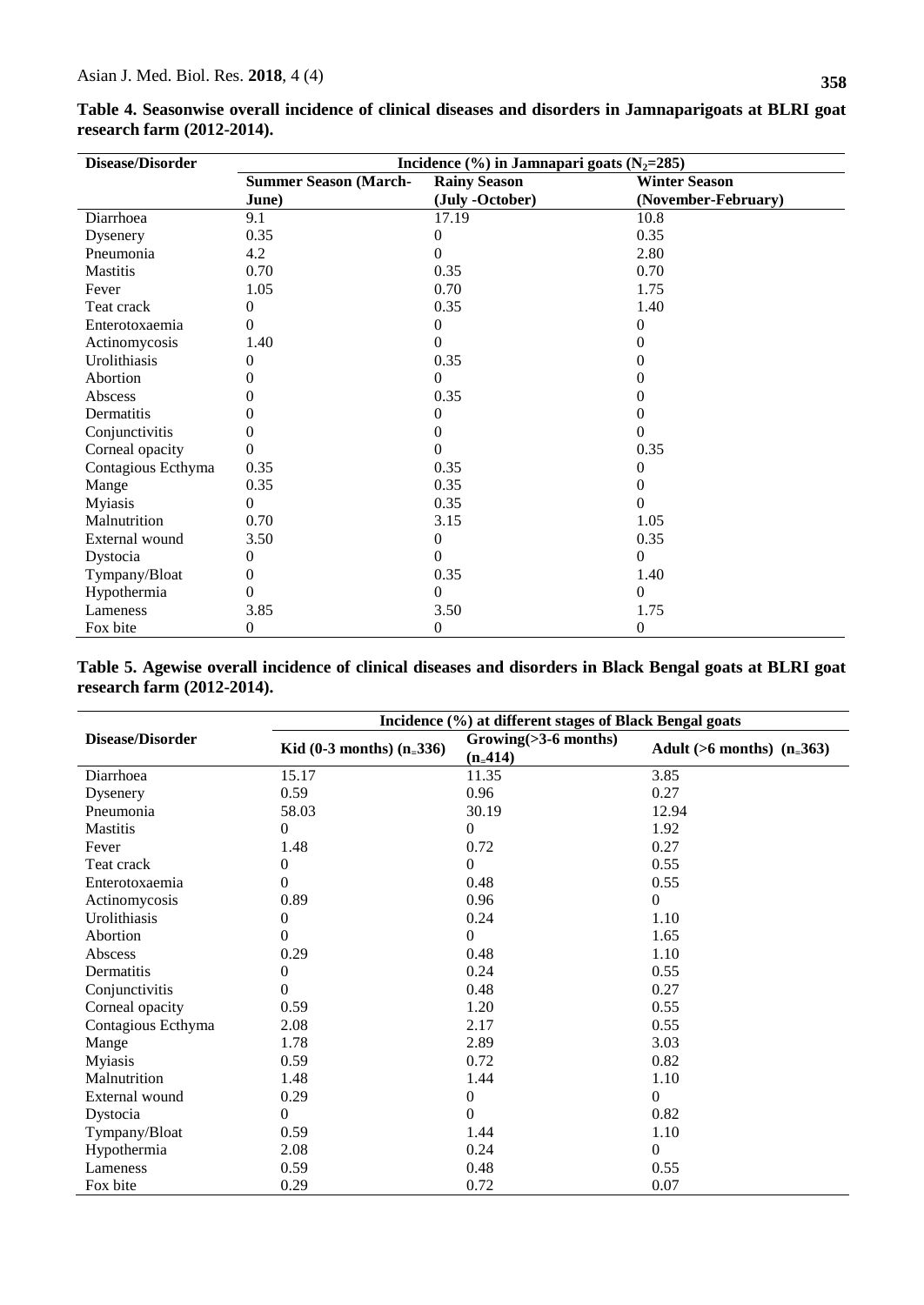|                    | Incidence (%) at different stages of Jamnapari goats |                   |                 |  |  |  |
|--------------------|------------------------------------------------------|-------------------|-----------------|--|--|--|
| Disease/Disorder   | Kid $(n=109)$                                        | Growing $(n=157)$ | Adult $(n=228)$ |  |  |  |
| Diarrhoea          | 65.13                                                | 13.37             | 6.14            |  |  |  |
| Dysenery           | 0.91                                                 | 0.63              | $\theta$        |  |  |  |
| Pneumonia          | 14.67                                                | 4.45              | 0.87            |  |  |  |
| <b>Mastitis</b>    | $\Omega$                                             | 0                 | 2.19            |  |  |  |
| Fever              | 7.33                                                 | 0                 | 0.87            |  |  |  |
| Teat crack         | $\Omega$                                             |                   | 2.19            |  |  |  |
| Enterotoxaemia     | $^{(1)}$                                             |                   | $\theta$        |  |  |  |
| Actinomycosis      | 0                                                    | 2.54              | $\theta$        |  |  |  |
| Urolithiasis       |                                                      | 0                 | 0.43            |  |  |  |
| Abortion           |                                                      |                   | 0               |  |  |  |
| Abscess            |                                                      |                   | 0.43            |  |  |  |
| Dermatitis         |                                                      |                   | 0               |  |  |  |
| Conjunctivitis     | 0                                                    |                   |                 |  |  |  |
| Corneal opacity    | 0.91                                                 |                   |                 |  |  |  |
| Contagious Ecthyma | 1.83                                                 |                   |                 |  |  |  |
| Mange              | $\theta$                                             | 1.27              |                 |  |  |  |
| Myiasis            | 0                                                    | 0                 | 0.45            |  |  |  |
| Malnutrition       | 5.50                                                 | 3.18              | 1.31            |  |  |  |
| External wound     | 0.91                                                 | 3.18              | 2.19            |  |  |  |
| Dystocia           | $\Omega$                                             | 0                 | $\theta$        |  |  |  |
| Tympany/Bloat      | 0.91                                                 | 1.27              | 0.87            |  |  |  |
| Hypothermia        | $\Omega$                                             | 0                 | $\theta$        |  |  |  |
| Lameness           | 4.58                                                 | 7.64              | 3.94            |  |  |  |
| Fox bite           | $\theta$                                             | 0                 | 0               |  |  |  |

**Table 6. Age wise overall incidence of clinical diseases and disorders in Jamnapari goats at BLRI goat research farm (2012-2014).** 



**Figure 1. Year wise incidence of major clinical diseases and disorders in goats at BLRI goat research farm.**



**Figure 2. Breedwise incidence of major clinical diseases and disorders in goats at BLRI goat research farm.**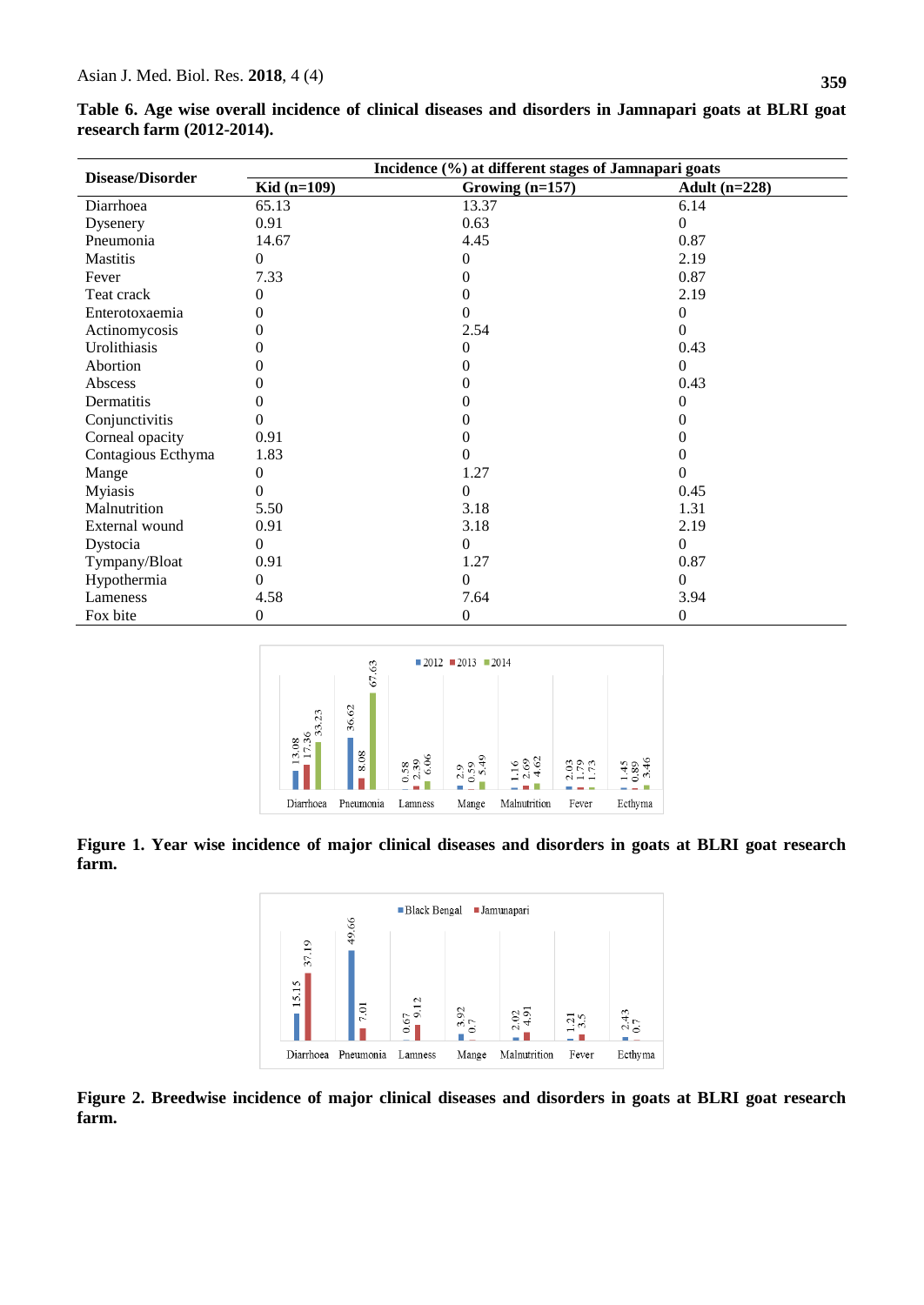

**Figure 3. Season wise incidence of major clinical diseases and disorders in Black Bengal goats at BLRI goat research farm.**



**Figure 4. Seasonwise incidence of major clinical diseases and disorders in Jamnapari goats at BLRI goat research farm.**



**Figure 5. Age wise incidence of major clinical diseases and disorders in Black Bengal goats at BLRI goat research farm.**



**Figure 6. Agewise incidence of major clinical diseases and disorders in Jamnapari goats at BLRI goat research farm.**

#### **Lameness**

Lameness was 3.01% although the highest incidence (6.06%) was seen in the year of 2014 followed by 0.58% and 2.39% in the year 2012 and 2013 respectively(Table 1 and Figure 1). Regarding breed, the highest incidence was found in Jamnapari goats (9.12%) followed by Black Bengal goats (0.67%) (Table 2). Considering the seasons, same incidence of Black Bengal goats was found in summer season (0.27%) and winter season (0.27%) followed by rainy season (0.13%) (Table 3 and Figure 3) and the highest incidence of Jamnapari goats was found in summer season (3.85%) followed by rainy season (3.50%) and winter season (1.75%) (Table 4).